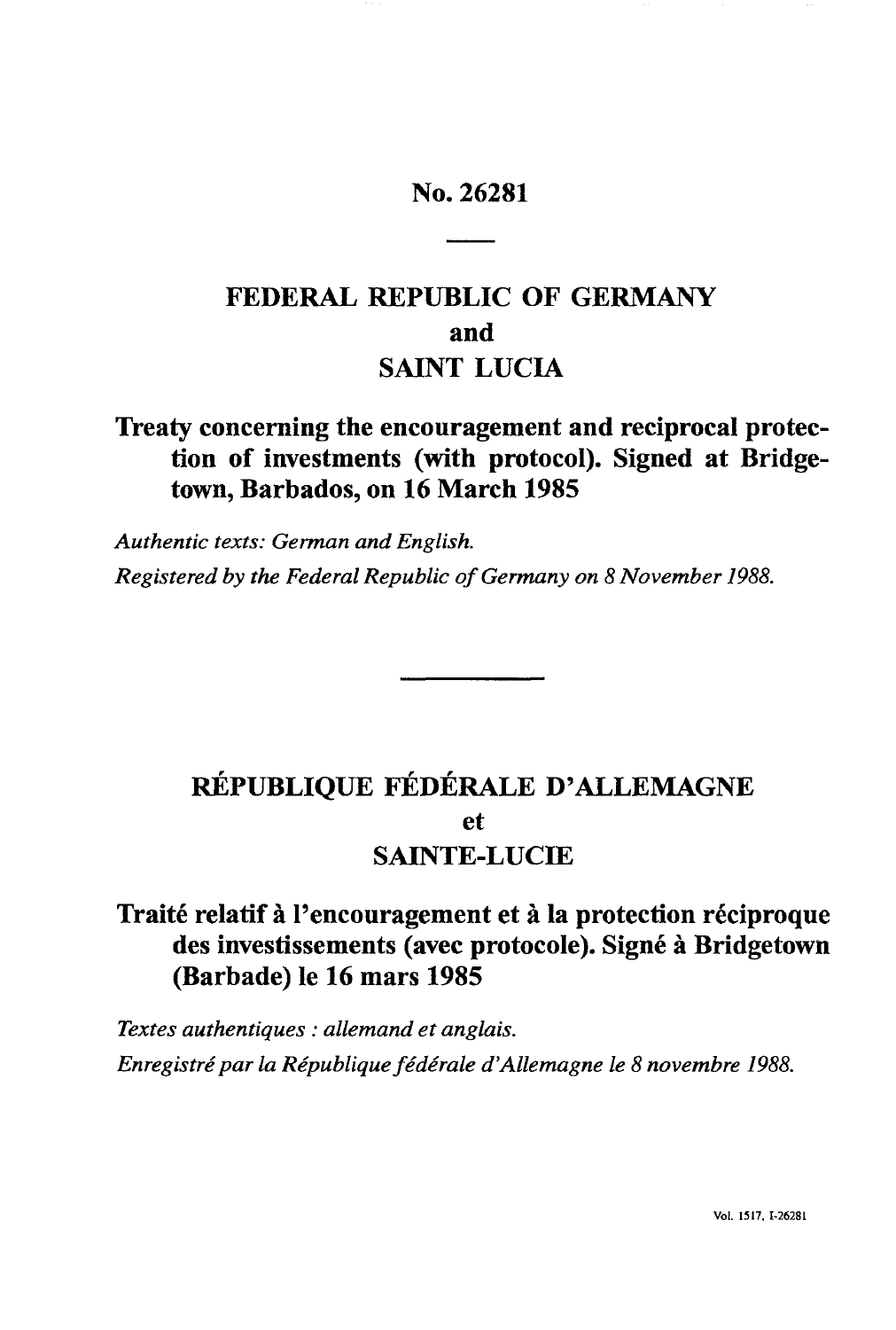# TREATY I BETWEEN ST. LUCIA AND THE FEDERAL REPUBLIC OF GERMANY CONCERNING THE ENCOURAGEMENT AND RECIPROCAL PROTECTION OF INVESTMENTS

St. Lucia and the Federal Republic of Germany,

Desiring to intensify economic co-operation between both States,

Intending to create favourable conditions for investments by nationals and companies of either State in the territory of the other State, and

Recognizing that encouragement and contractual protection of such investments are apt to stimulate private business initiative and to increase the prosperity of both nations,

Have agreed as follows:

#### *Article 1*

For the purpose of the present Treaty

1. The term "investments" shall comprise every kind of asset, in particular:

(a) Movable and immovable property as well as any other property rights such as mortgages, liens and pledges;

(b) Shares of companies and other kinds of interest;

(c) Claims to money which has been used to create an economic value or claims to any performance under contract having an economic value;

(d) Copyrights, industrial property rights, technical processes, trade-marks, trade-names, know-how, and good will;

(e) Business concessions under public law, including concessions to search for, extract and exploit natural resources;

any alteration of the form in which assets are invested shall not affect their classification as investment.

(2) The term "returns" shall mean the amounts yielded by an investment for a definite period as profit, dividends, interest, licence or other fees.

3. The term "nationals" shall mean

(a) In respect of the Federal Republic of Germany: Germans within the meaning of the Basic Law for the Federal Republic of Germany;

(b) In respect of St. Lucia: citizens of St. Lucia under the Citizenship of St. Lucia Act 1979 (No.7 of 1979).

4. The term "companies" shall mean

(a) In respect of the Federal Republic of Germany: any juridical person as well as any commercial or other company or association with or without legal personality having its seat in the German area of application of the present Treaty and lawfully existing consistent with legal provisions, irrespective of whether the lia-

 $I<sup>1</sup>$  Came into force on 22 July 1987, one month from the date of the exchange of the instruments of ratification, which took place at Castries on 22 June 1987. in accordance with article 14 (2).

Vol. 1517,1-26281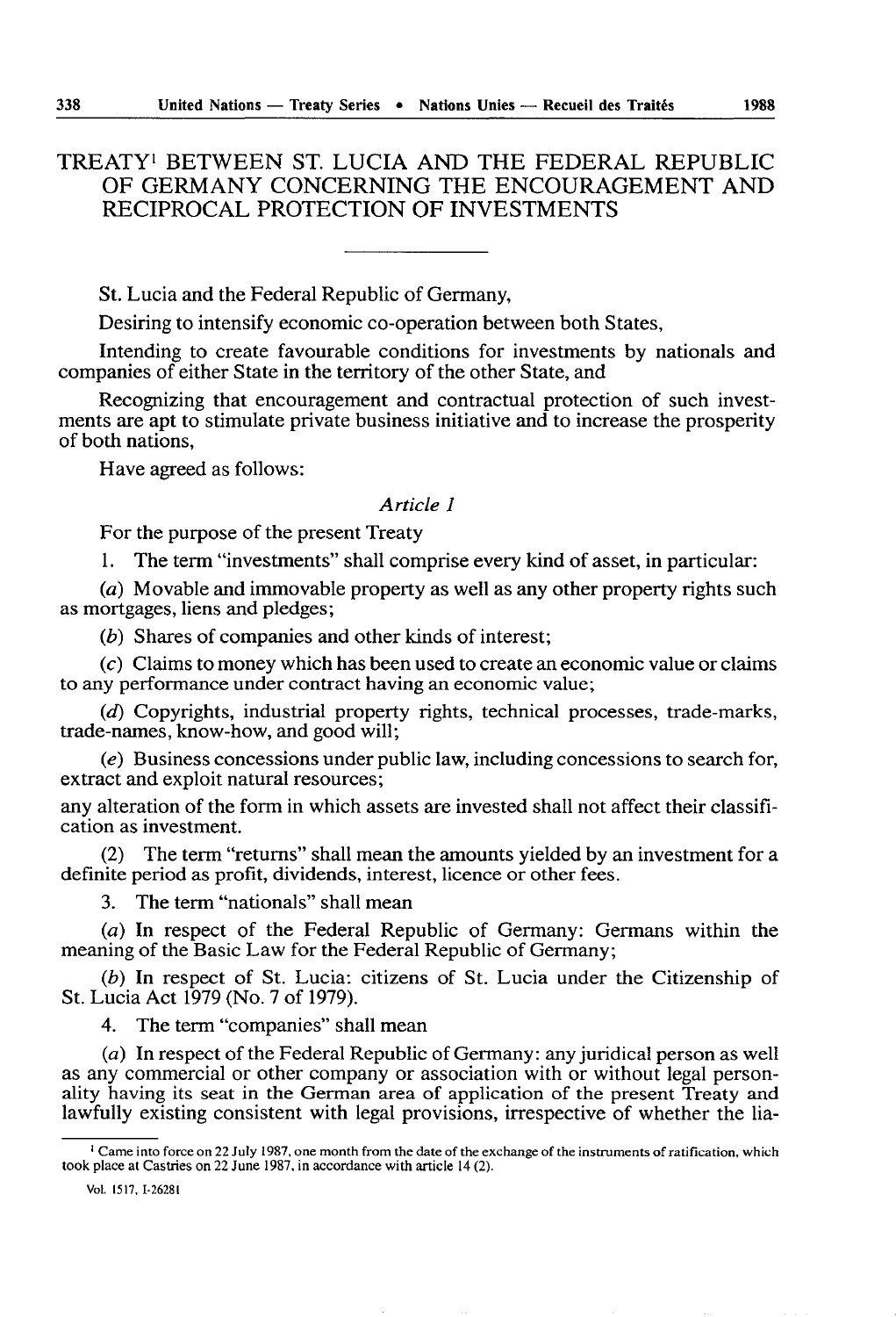bility of its partners, associates or members is limited or unlimited and whether or not its activities are directed at profit;

(b) In respect of St. Lucia: corporations, firms or associations incorporated or constituted under the commercial code of *St.* Lucia or other companies as may be agreed by exchange of letters between the Contracting Parties.

# *Article 2*

Each Contracting Party shall in its territory promote as far as possible the investment of capital by nationals or companies of the other Contracting Party and admit such investments in accordance with its legislation. It shall in any case accord such investments fair and equitable treatment.

#### *Article 3*

(1) Neither Contracting Party shall subject investments in its territory owned or controlled by nationals or companies of the other Contracting Party to treatment less favourable than it accords to investments of its own nationals or companies or to investments of nationals or companies of any third State.

(2) Neither Contracting Party shall subject nationals or companies of the other Contracting Party, as regards their activity in connexion with investments in its territory, to treatment less favourable than it accords to its own nationals or companies or to nationals or companies of any third State.

 $(3)$  The treatment so granted shall not apply to privileges which either Contracting Party accords to nationals or companies of a third country because of its membership in, or association with, a customs union, an economic union, a common market or a free trade area.

(4) The treatment granted under this Article shall not refer to privileges granted by either Contracting Party to nationals or companies of third States by virtue of a double taxation convention or other agreements regarding matters of taxation.

## *Article 4*

(1) Investments by nationals or companies of either Contracting Party shall enjoy full protection as well as security in the territory of the other Contracting Party.

(2) Investments by nationals or companies of either Contracting Party shall not be expropriated. nationalized or subjected to any other measure the effects of which would be tantamount to expropriation or nationalization in the territory of the other Contracting Party except for the public benefit and against compensation. Such compensation shall be equivalent to the value of the investment expropriated immediately before the date the expropriation or nationalization has become public knowledge. The compensation shall be paid without delay and shall carry the usual bank interest until the time of payment; it shall be effectively realizable and freely transferable. Provision shall have been made in an appropriate manner at or prior to the time of expropriation, nationalization, or comparable measure for the determination and payment of such compensation. The legality of any such expropriation, nationalization, or comparable measure and the amount of compensation shall be subject to review by due process of law.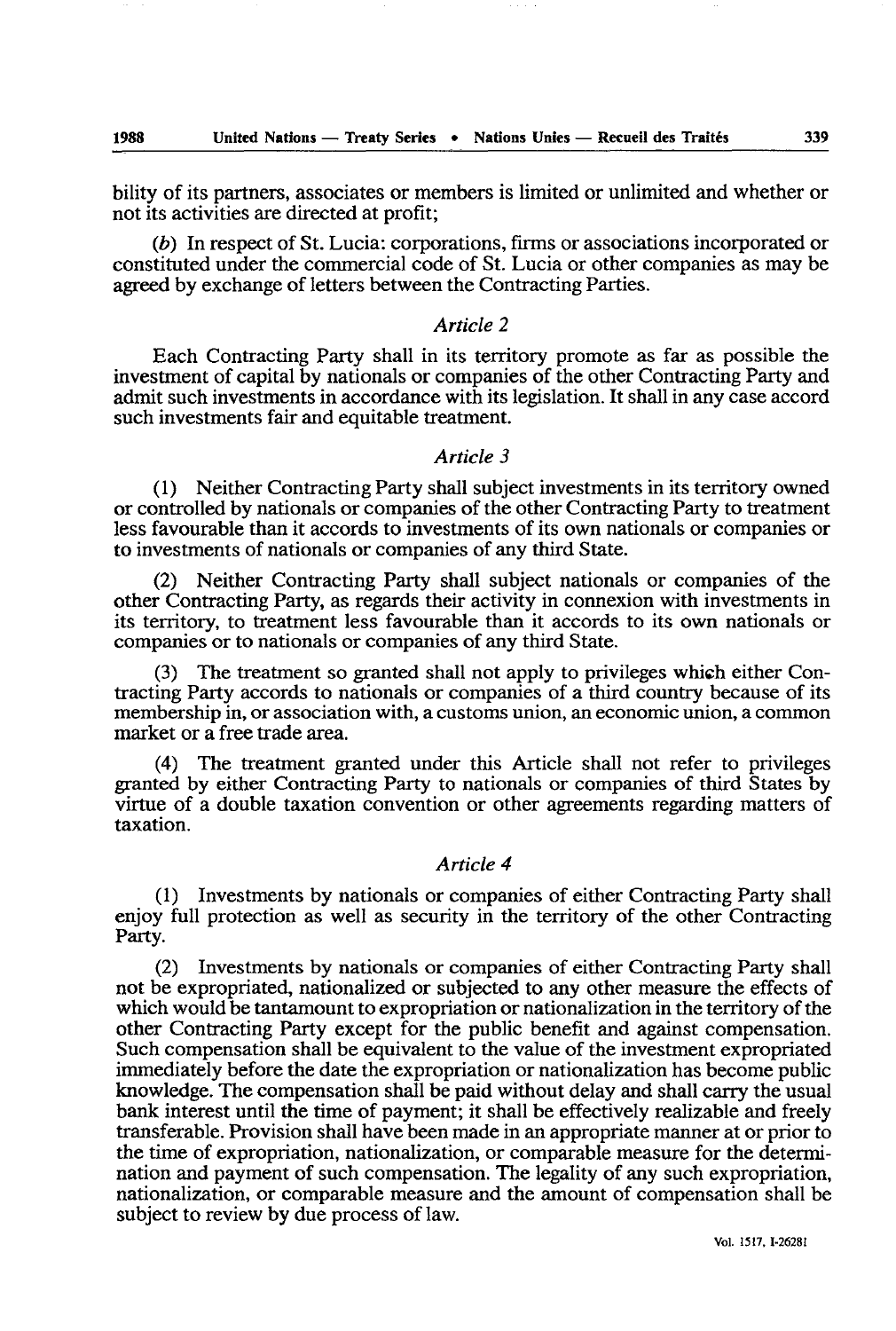(3) Nationals or companies of either Contracting Party whose investments suffer losses in the territory of the other Contracting Party owing to war or other armed conflict, revolution, a state of national emergency, or revolt, shall be accorded treatment no less favourable by such other Contracting Party than that Party accords to its own nationals or companies, as regards restitution, indemnification, compensation or other valuable consideration. Such payments shall be freely transferable.

(4) Nationals or companies of either Contracting Party shall enjoy mostfavoured-nation treatment in the territory of the other Contracting Party in respect of the matters provided for in the present Article.

# *Article 5*

(1) Each Contracting Party shall guarantee to nationals or companies of the other Contracting Party the free transfer of payments in connexion with an investment, in particular

(a) Of the capital and additional amounts to maintain or increase the investment;

(b) Of the returns;

 $(c)$  In repayment of loans;

(d) Of licence and other fees for the rights defined in sub-paragraph (d) of paragraph 1 of Article 1;

(e) Of the proceeds from the sale of the whole or any part of the investment.

(2) In the event of exceptional balance of payments difficulties the transfer of the proceeds from liquidation may be restricted to annual instalments of at least 20 per cent so that transfer will be completed within a maximum period of five years from the date of liquidation.

#### *Article 6*

If either Contracting Party makes payment to any of its nationals or companies under a guarantee it has assumed in respect of an investment in the territory of the other Contracting Party, the latter Contracting Party shall, without prejudice to the rights of the former Contracting Party under Article 11, recognize the assignment, whether under a law or pursuant to a legal transaction, of any right or claim from such national or company to the former Contracting Party. The latter Contracting Party shall also recognize the subrogation of the former Contracting Party to any such right or claim (assigned claims) which that Contracting Party shall be entitled to assert to the same extent as its predecessor in title. As regards the transfer of payments to be made to the Contracting Party concerned by virtue of such assignment, paragraphs 2 and 3 of Article 4 as well as Article 5 shall apply mutatis mutandis.

## *Article 7*

(1) To the extent that those concerned have not made another arrangement admitted by the appropriate agencies of the Contracting Party in whose territory the investment is situated, transfers under paragraph 2 or 3 of Article 4, under Article 5 or Article 6 shall be made without delay at the rate of exchange effective for the agreed currency.

Vol. 1517, (·26281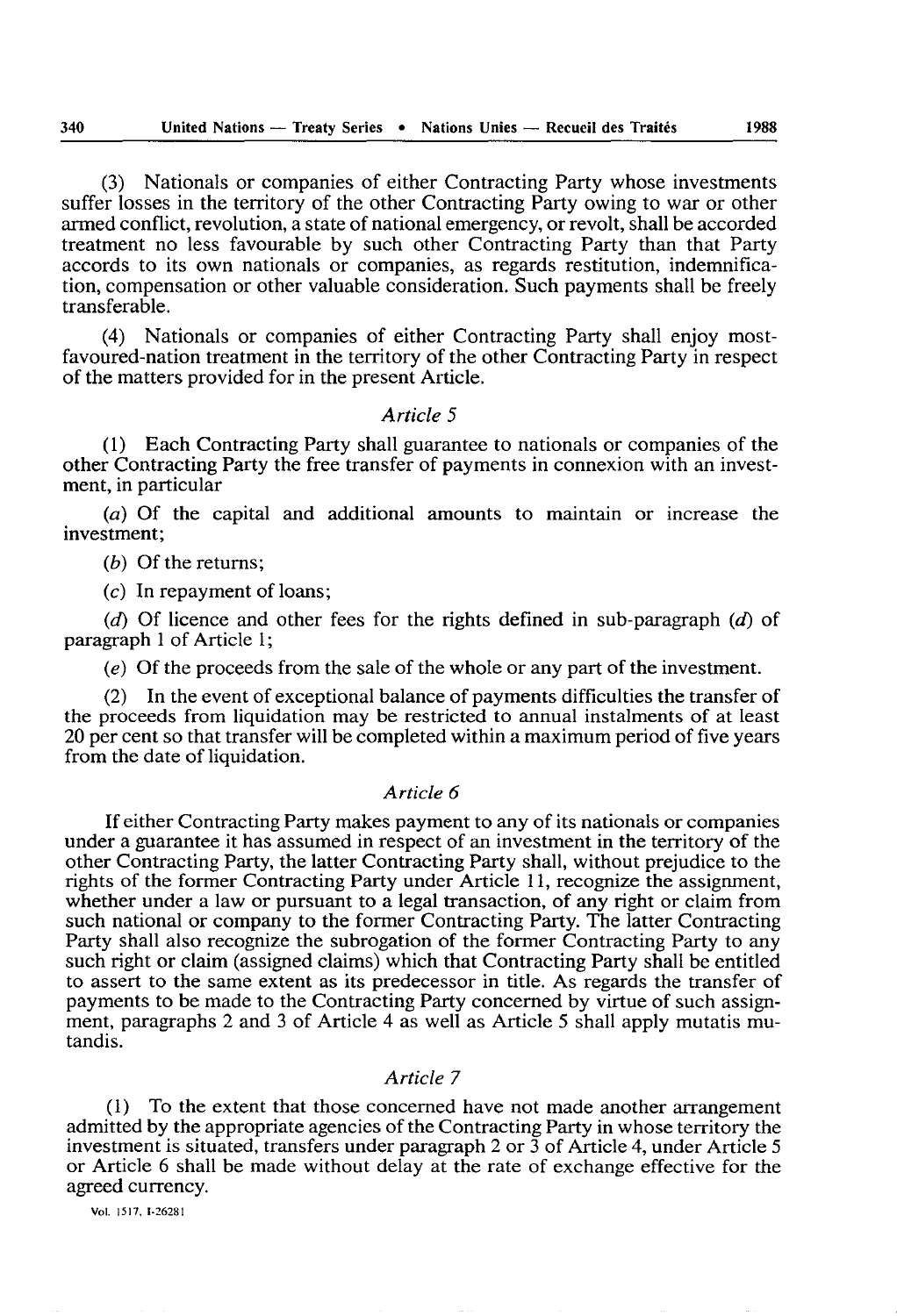(2) This rate of exchange shall correspond to the cross rate obtained from those rates which would be applied by the International Monetary Fund on the date of payment for conversions of the currencies concerned into Special Drawing Rights.

# *Article 8*

(I) If the legislation of either Contracting Party or international obligations existing at present or established thereafter between the Contracting Parties in addition to the present Treaty contain a regulation, whether general or specific, entitling investments by nationals or companies of the other Contracting Party to a treatment more favourable than is provided for by the present Treaty, such regulation shall to the extent that it is more favourable prevail over the present Treaty.

(2) Each Contracting Party shall observe any other obligation it may have entered into with regard to investments in its territory by agreement with nationals or companies of the other Contracting Party.

*Article 9* 

The present Treaty shall also apply to investments made prior to its entry into force by nationals or companies of either Contracting Party in the territory of the other Contracting Party consistent with the latter's legislation.

### *Article 10*

(1) Investment disputes between a Contracting Party and a national or company of the other Contracting Party shall be settled, as far as possible, amicably between the parties to the dispute.

(2) If the dispute is not settled within six months of the date of its notification by one of the parties, it shall, at the request of one of the parties, be submitted for arbitration under the Convention on the Settlement of Investment Disputes between States and Nationals of other States opened for signature at Washington on 18 March 1965.1

(3) The award shall be binding on the parties and shall not be subject to any appeal or to any other remedy except those provided for in the said Convention.

# *Article 11*

(1) Divergencies between the Contracting Parties concerning the interpretation or application of the present Treaty should as far as possible be settled by the Governments of the two Contracting Parties.

(2) If a divergency cannot thus be settled, it shall upon the request of either Contracting Party be submitted to an arbitral tribunal.

(3) Such arbitral tribunal shall be constituted *ad hoc* as follows: each Contracting Party shall appoint one member, and these two members shall agree upon a national of a third State as their chairman to be appointed by the Governments of the two Contracting Parties. Such members shall be appointed within two months, and such chairman within three months from the date on which either Contracting Party has informed the other Contracting Party that it intends to submit the dispute to an arbitral tribunal.

<sup>&</sup>lt;sup>1</sup> United Nations, *Treaty Series*, vol. 575, p. 159.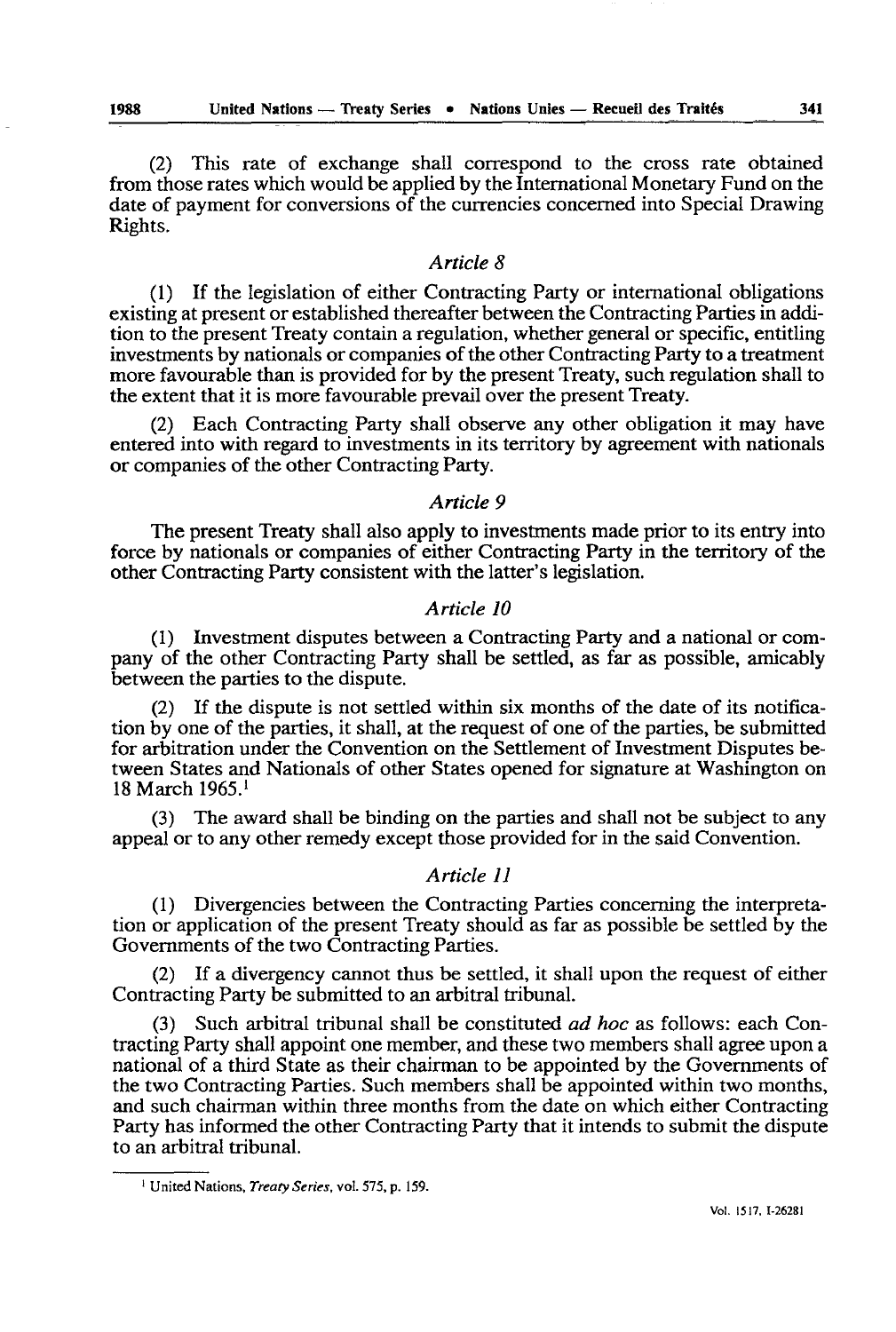(4) If the periods specified in paragraph 3 above have not been observed. either Contracting Party may, in the absence of any other relevant arrangement, invite the President of the International Court of Justice to make the necessary appointments. If the President is a national of either Contracting Party or if he is otherwise prevented from discharging the said function, the Vice-President should make the necessary appointments. If the Vice-President is a national of either Contracting Party or if he, too, is prevented from discharging the said function, the member of the Court next in seniority who is not a national of either Contracting Party should make the necessary appointments.

(5) The arbitral tribunal shall reach its decisions by a majority of votes. Such decisions shall be binding. Each Contracting Party shall bear the cost of its own member and of its representatives in the arbitral proceedings; the cost of the chairman and the remaining costs shall be borne in equal parts by the Contracting Parties. The arbitral tribunal may make a different regulation concerning costs. In all other respects, the arbitral tribunal shall determine its own procedure.

(6) If both Contracting Parties are members of the Convention of 18 March 1965 on the Settlement of Investment Disputes between States and Nationals of other States the arbitral tribunal provided for above may in consideration of the provisions of paragraph 1 of Article 27 of the said Convention not be appealed to insofar as agreement has been reached between the national or company of one Contracting Party and the other Contracting Party under Article 25 of the Convention. This shall not affect the possibility of appealing to such arbitral tribunal in the event that a decision of the Arbitral Tribunal established under the said Convention (Article 27) is not complied with or in the case of an assignment under a law or pursuant to a legal transaction as provided for in Article 6 of the present Treaty.

#### *Article 12*

The present Treaty shall remain in force also in the event of a conflict arising between the Contracting Parties, without prejudice to the right to take such temporary measures as are permitted under the general rules of international law. Such measures shall be repealed not later than on the date of the actual termination of the conflict, irrespective of whether or not diplomatic relations exist.

# *Article 13*

With the exception of the provisions in paragraph 6 of the Protocol, insofar as they refer to air transport, the present Treaty shall also apply to *Land Berlin,* provided that the Government of the Federal Republic of Germany does not make a contrary declaration to the Government of St. Lucia within three months of the date of entry into force of the present Treaty.

#### *Article 14*

(1) The present Treaty shall be ratified; the instruments of ratification shall be exchanged as soon as possible in Castries.

(2) The present Treaty shall enter into force one month from the date of the exchange of the instruments of ratification. It shall remain in force for a period of ten years and shall be extended thereafter for an unlimited period except if denounced in writing by either Contracting Party twelve months before its expiration. After the expiry of the period of ten years the present Treaty may be denounced at any time by either Contracting Party giving one year's notice.

Vol. 1517.1-26281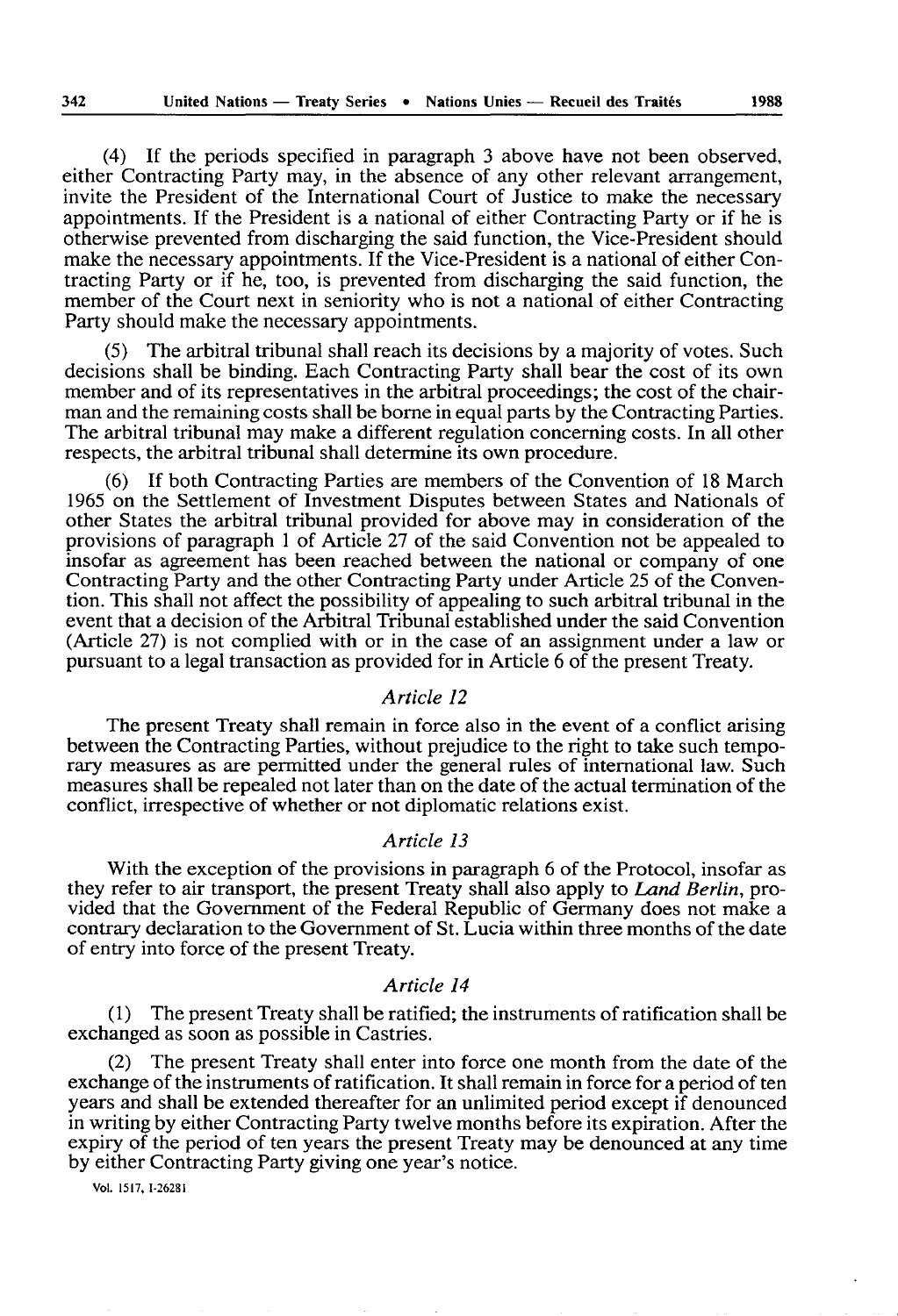(3) In respect of investments made prior to the date of termination of the present Treaty, the provisions of Articles 1 to 13 shall continue to be effective for a further period of twenty years from the date of termination of the present Treaty.

*[For the testimonium and signatures, see p.* 344 *of this volume.]*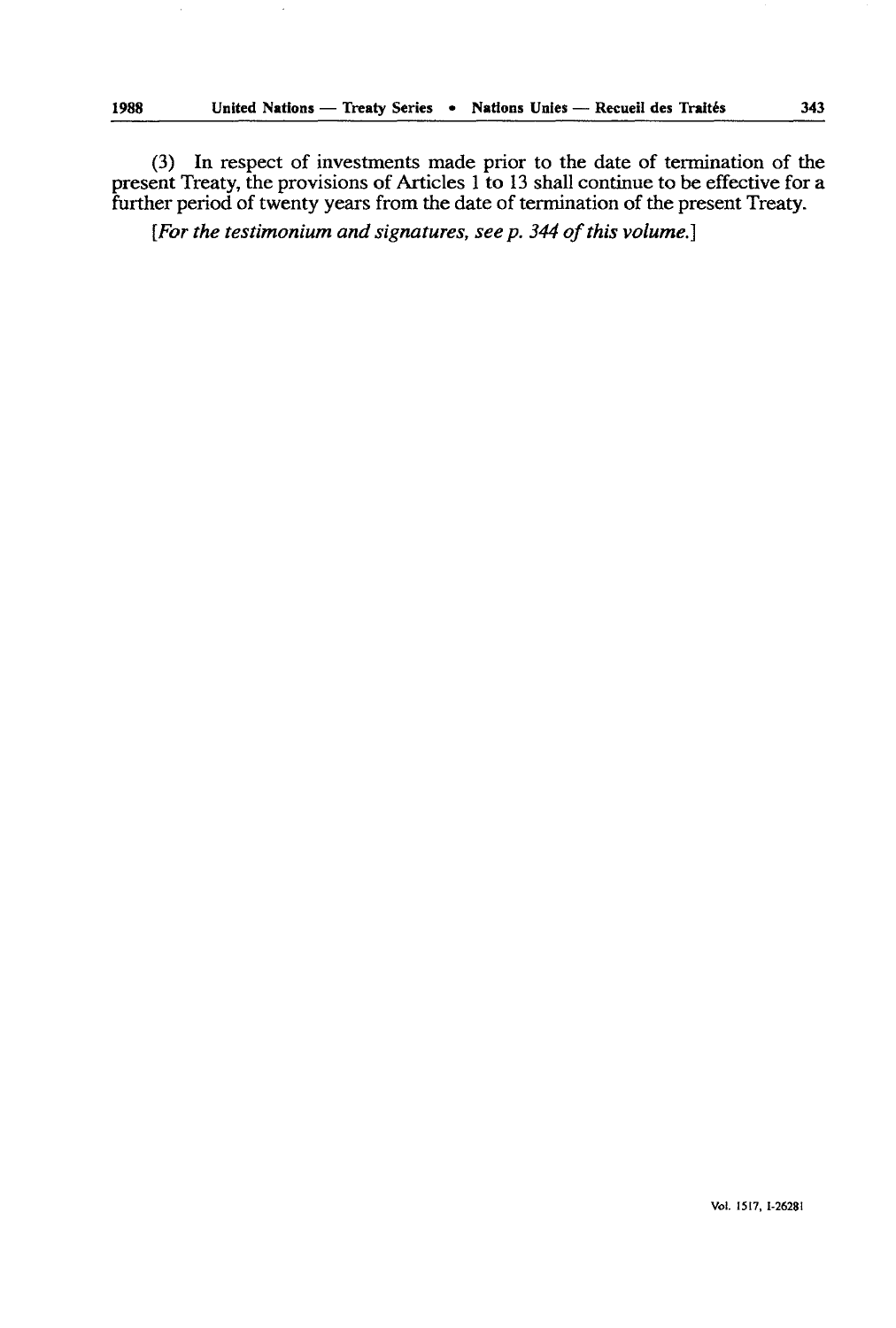GESCHEHEN zu Bridgetown/Barbados am 16. Marz 1985 in zwei Urschriften, jede in deutscher und englischer Sprache, wobei jeder Wortlaut gleichermaßen verbindlich ist.

DONE at Bridgetown/Barbados on March 16th, 1985, in duplicate in the English and German languages, both texts being equally authentic.

Für die Bundesrepublik Deutschland: For the Federal Republic of Germany:

JOHANNES REITBERGER

Für St. Lucia: For St. Lucia: JOHN COMPTON

Vol. 1517.1·26281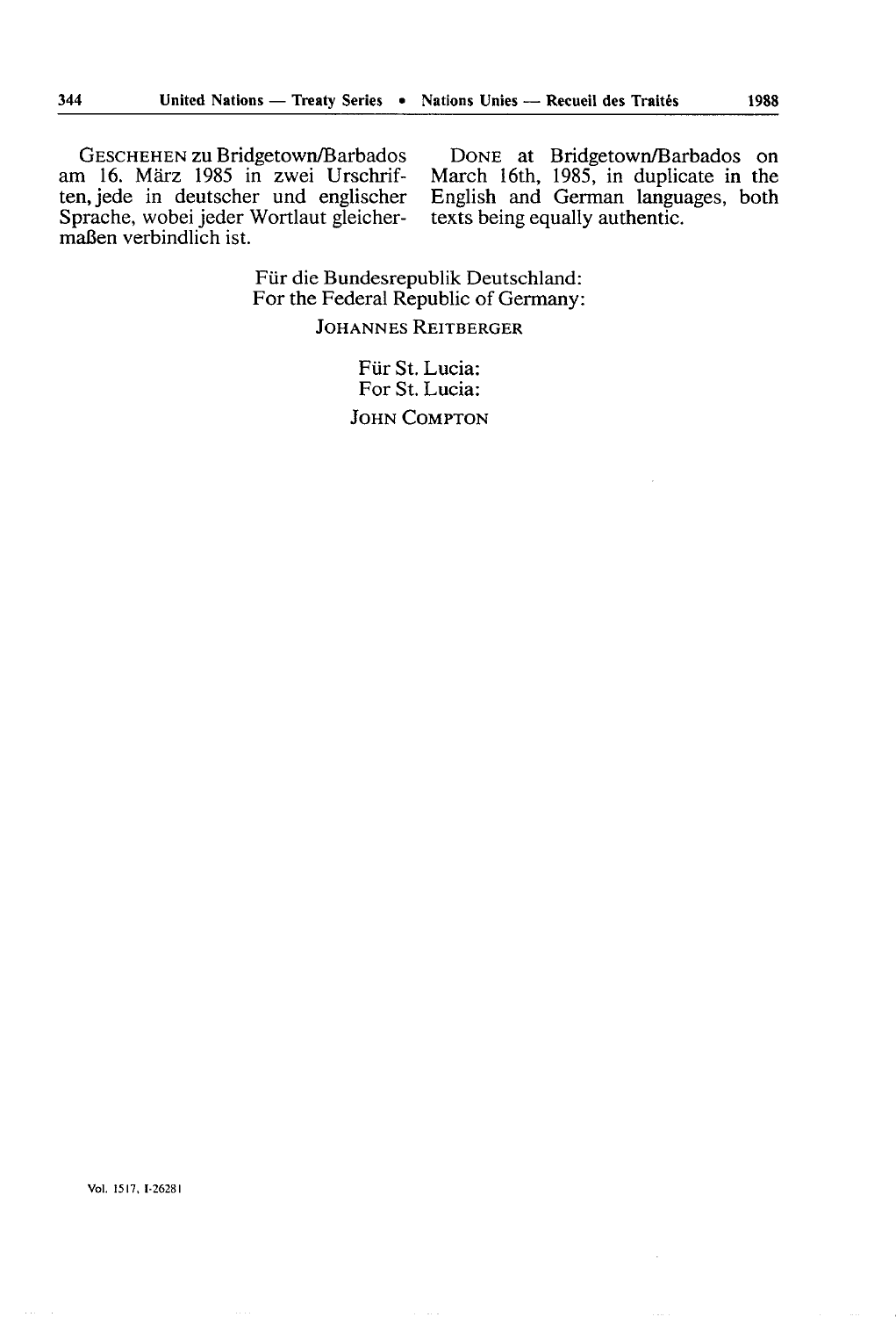## PROTOCOL

On signing the Treaty concerning the Encouragement and Reciprocal Protection of Investments, concluded between St. Lucia and the Federal Republic of Germany, the undersigned plenipotentiaries have, in addition, agreed on the following provisions which shall be regarded as an integral part of the said Treaty:

#### (1 ) Ad *Article 1*

(a) Returns from the investment, and, in the event of their re-investment, the returns therefrom, shall enjoy the same protection as the investment.

 $(b)$  Without prejudice to any other method of determining nationality, in particular any person in possession of a national passport issued by the competent authorities of the Contracting Party concerned shall be deemed to be a national of that Party.

#### (2) Ad *Article 2*

Investments made, in accordance with the laws and regulations of either Contracting Party, within the area of application of the law of that Party by nationals or companies of the other Contracting Party shall enjoy the full protection of the present Treaty.

#### (3) Ad *Article 3*

The following shall more particularly, though not exclusively, be deemed "activity" within the meaning of paragraph 2 of Article 3: the management, maintenance use and enjoyment of an investment. The following shall, in particular, be deemed "treatment less favourable" within the meaning of Article 3: restricting the purchase of raw or auxiliary materials, of energy or fuel or of means of production or operation of any kind, impeding the marketing of products inside or outside the country, as well as any other measures having similar effects. Measures that have to be taken for reasons of public security and order, public health or morality shall not be deemed "treatment less favourable" within the meaning of Article 3.

(b) The Contracting Parties shall within the framework of their national legislation give sympathetic consideration to applications for the entry and sojourn of persons of either Contracting Party who wish to enter the territory of the other Contracting Party in connexion with the making and carrying through of an investment; the same shall apply to nationals of either Contracting Party who in connexion with an investment wish to enter the territory of the other Contracting Party and sojourn there to take up employment. Such entry shall however be subject to limitations justified on grounds of public policy, public security or public health. Applications for work permits shall also be given sympathetic consideration.

(c) It is understood that paragraphs 1 and 2 do not oblige a Contracting Party to extend to persons resident in the territory of the other Contracting Party tax privileges, tax exemptions and tax reductions which according to its tax laws are granted only to nationals and companies resident in its territory.

### (4) Ad *Article 4*

(a) The term "value" used in Article 4 paragraph 2 means market value. If a market value cannot be determined, the value has to be determined by other criteria of value. If the parties cannot agree on the amount of compensation within three months the question shall be submitted to the Centre for Settlement of Investment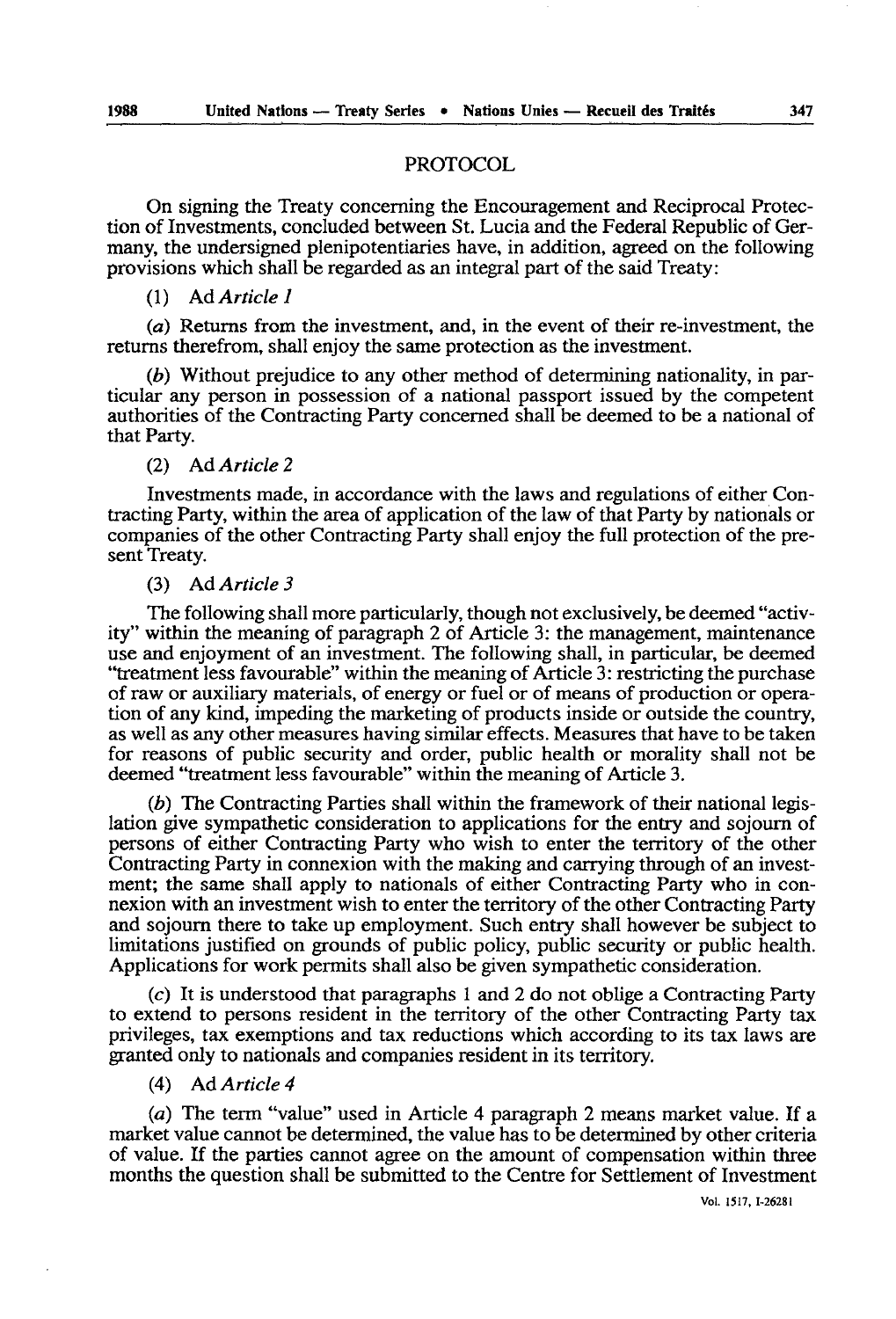Disputes for final settlement pursuant to the provisions of the Convention on Settlement of Investment Disputes between States and Nationals of other States of 18 March 1965.

(b) "Expropriation" shall mean any taking away or restricting tantamount to the taking away of any property right which in itself or in conjunction with other rights constitutes an investment.

 $(c)$  A claim to compensation shall also exist when, as a result of State intervention in the company in which the investment is made, its economic substance is severely impaired.

(5) Ad *Article 7* 

A transfer shall be deemed to have been made "without delay" within the meaning of paragraph 1 of Article 7 if effected within such period as is normally required for the completion of transfer formalities. The said period shall commence on the day on which the relevant request has been submitted and may on no account exceed two months.

(6) Whenever goods or persons connected with the making of investments are to be transported, each Contracting Party shall neither exclude nor hinder transport enterprises of the other Contracting Party and shall issue permits as required to carry out such transport.

This shall include the transport of

(a) Goods directly intended for an investment within the meaning of the present Treaty or acquired in the territory of either Contracting Party or of any third State by or on behalf of an enterprise in which assets within the meaning of the present Treaty are invested;

(b) Persons travelling in connexion with the making of investments.

*[For the testimonium and signatures, see p.* 349 *of this volume.]*